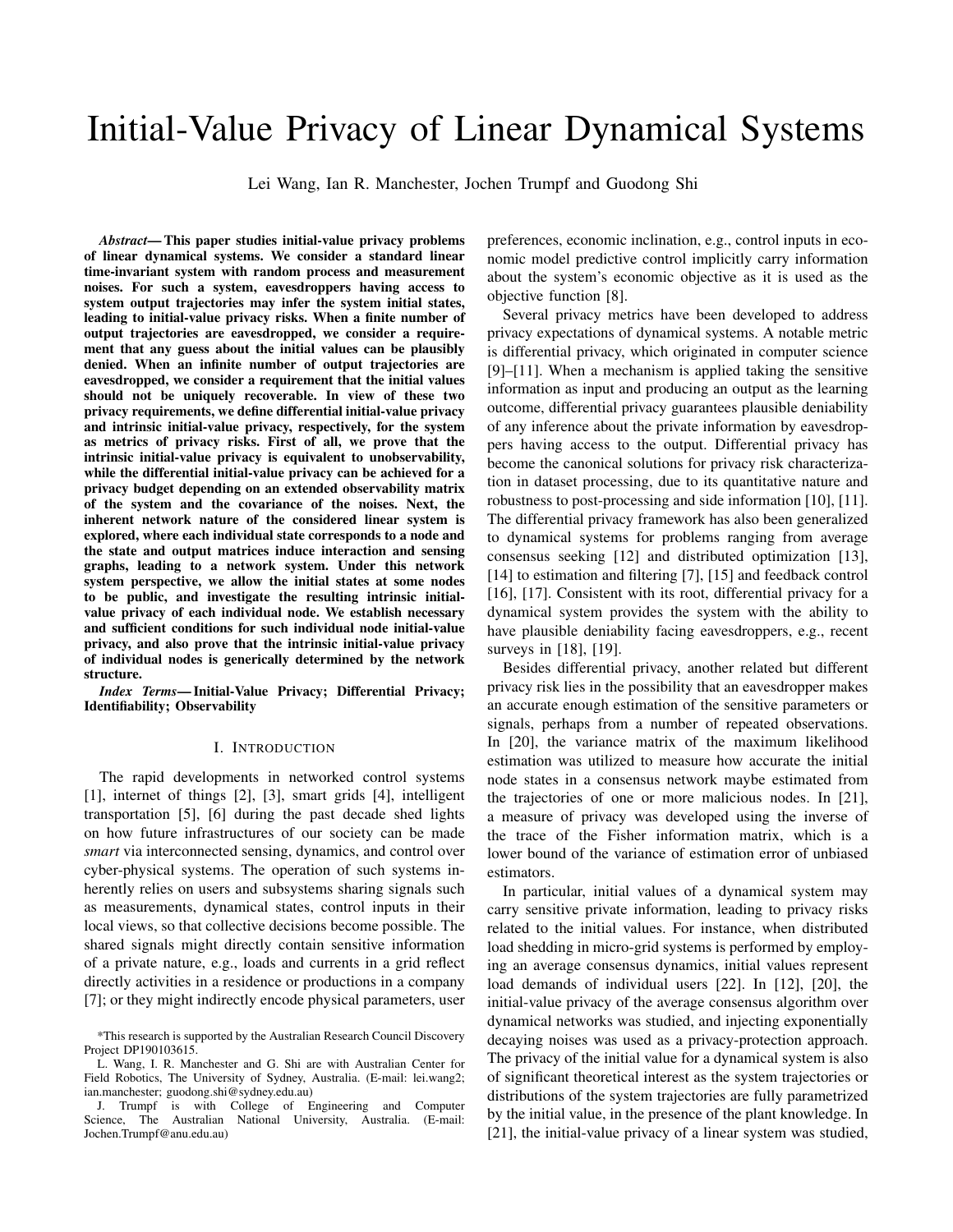and an optimal privacy-preserving policy was established for the probability density function of the additive noise such that the balance between the Fisher information-based privacy level and output performance is achieved.

In this paper, we study initial-value privacy problems of linear dynamical systems in the presence of random process and sensor noises. For such a system, eavesdroppers having access to system output trajectories may infer the system initial states. When a finite number of output trajectories are eavesdropped, we consider a requirement that any guess about the initial values can be plausibly denied. When an infinite number of output trajectories are eavesdropped, we consider a requirement that the initial values should not be uniquely recoverable. These requirements inspire us to define and investigate two initial-value privacy metrics for the considered linear system: differential initial-value privacy on the plausible deniability, and intrinsic initial-value privacy on the fundamental non-identifiability. Next, we turn to the inherent network nature of linear systems, where each dimension of the system state corresponds to a node, and the state and output matrices induce interaction and sensing graphs. In the presence of malicious users or additional observations, the initial states at a subset of the nodes may be known to the eavesdroppers as well. With such a public disclosure set, the intrinsic initial-value privacy of each individual node, and the structural privacy metric of the entire network, become interesting and challenging questions.

The main results of this paper are summarized in the following:

- For general linear systems, we prove that intrinsic initial-value privacy is equivalent to unobservability; and that differential initial-value privacy can be achieved for a privacy budget depending on an extended observability matrix of the system and the covariance of the noises.
- For networked linear systems, we establish necessary and sufficient conditions for intrinsic initial-value privacy of individual nodes, in the presence of a public disclosure set consisting of nodes with known initial states. We also show that the network structure plays a generic role in determining the privacy of each node's initial value, and the maximally allowed number of arbitrary disclosed nodes under privacy guarantee as a network privacy index.

The network privacy as proven to be a generic structural property, is a generalization to the classical structural observability results.

The remainder of the paper is organized as follows. Section 2 formulates the problem of interest for linear dynamical systems. In Section 3, intrinsic initial-value privacy and differential privacy are explicitly defined and studied by regarding all initial values as a whole. Then regarding the system from the network system perspective, Section 4 analyzes the intrinsic initial-value privacy of individual nodes with a public disclosure set and studies a quantitative network privacy index, from exact and generic perspectives. Finally a brief conclusion is made in Section 5. All technical

proofs are omitted in this paper for page limitations, but are explicitly presented in the full version [23].

**Notations.** We denote by  $\mathbb R$  the real numbers and  $\mathbb R^n$  the real space of  $n$  dimension for any positive integer  $n$ . For a vector  $\mathbf{x} \in \mathbb{R}^n$ , the norm  $\|\mathbf{x}\| = (\mathbf{x}^\top \mathbf{x})^{\frac{1}{2}}$ . For any  $\mathbf{x}_1, \dots, \mathbf{x}_m \in \mathbb{R}^n$ , we denote  $\begin{bmatrix} \mathbf{x}_1; \dots; \mathbf{x}_m \end{bmatrix}$  as  $\begin{bmatrix} \mathbf{x}_1^{\top} & \dots & \mathbf{x}_m^{\top} \end{bmatrix}^{\top} \in \mathbb{R}^{mn}$ , and  $[\mathbf{x}_1, \dots, \mathbf{x}_m]$  as a matrix of which the *i*-the column is  $\mathbf{x}_i$ ,  $i = 1, \ldots, m$ . For any square matrix **A**, let  $\sigma(A)$  denote the set of all eigenvalues of **A**, and  $\sigma_M(A), \sigma_m(A)$  denote the maximum and minimum eigenvalues, respectively. For any matrix  $\mathbf{A} \in \mathbb{R}^{n \times m}$ , the norm  $\|\mathbf{A}\| = \sigma_M(\mathbf{A}^\top \mathbf{A})^{\frac{1}{2}}$ . The range of a matrix or a function is denoted as range( $\cdot$ ), and the span of a matrix is denoted as span( $\cdot$ ). We denote pdf $(\cdot)$ as the probability density function, and  $\mathbf{e}_i \in \mathbb{R}^n$  as a vector whose entries are all zero except the  $i$ -th being one.

## II. PROBLEM STATEMENT

### *A. Initial-Value Privacy for Linear Systems*

We consider the following linear time-invariant system

$$
\begin{array}{rcl}\n\mathbf{x}_{t+1} & = & \mathbf{A}\,\mathbf{x}_t + \boldsymbol{\nu}_t \\
\mathbf{y}_t & = & \mathbf{C}\,\mathbf{x}_t + \boldsymbol{\omega}_t\n\end{array} \tag{1}
$$

for  $t = 0, 1, \ldots$ , where  $\mathbf{x}_t \in \mathbb{R}^n$  is state,  $\mathbf{y}_t \in \mathbb{R}^m$  is output,  $\nu_t \in \mathbb{R}^n$  is process noise, and  $\omega_t \in \mathbb{R}^m$  is measurement noise. Throughout this paper, we assume that  $\nu_t$  and  $\omega_t$  are random variables according to some zero-mean distributions, and rank  $(C) > 0$ .

In this paper, we suppose that initial values  $x_0$  are privacy-sensitive information for the system. Eavesdroppers having access to the output trajectory  $(y_t)_{t=0}^T$  with  $T \geq n - 1$  attempt to infer the initial values. To facilitate subsequent analysis, we denote the measurement vector  $Y_t = [y_{T-t}; y_{T-t+1}; \dots; y_T]$ , the noise vectors  $V_t = [\nu_{T-t}; \nu_{T-t+1}; \dots; \nu_{T-1}]$  and  $W_t =$  $[\omega_{T-t}; \omega_{T-t+1}; \ldots; \omega_T]$ , and let

$$
\mathbf{O}_{ob} = \begin{bmatrix} \mathbf{C}; \mathbf{C}\mathbf{A}; \cdots; \mathbf{C}\mathbf{A}^{n-1} \end{bmatrix}, \ \mathbf{O}_t = \begin{bmatrix} \mathbf{C}; \mathbf{C}\mathbf{A}; \cdots; \mathbf{C}\mathbf{A}^t \end{bmatrix}, \\ \mathbf{C} \qquad \begin{bmatrix} \mathbf{O} & \cdots & 0 & 0 \\ \mathbf{C} & \mathbf{O} & \cdots & 0 & 0 \\ \mathbf{C}\mathbf{A} & \mathbf{C} & \cdots & 0 & 0 \\ \vdots & \ddots & \ddots & \ddots & \vdots \\ \mathbf{C}\mathbf{A}^{t-2} & \mathbf{C}\mathbf{A}^{t-3} & \cdots & \mathbf{C}\mathbf{A} & \mathbf{C} \end{bmatrix}.
$$

Here  $O_{ob}$  is observability matrix, and  $O_t$  denotes *extended* observability matrix for  $t \geq n$  and  $H_t$  is a lower block triangular Toeplitz matrix. Thus, the mapping from initial state  $\mathbf{x}_0$  to the output trajectory  $\mathbf{Y}_T$  as  $\mathcal{M} : \mathbb{R}^n \to \mathbb{R}^{m(T+1)}$ can be described by

$$
\mathbf{Y}_T = \mathcal{M}(\mathbf{x}_0) := \mathbf{O}_T \mathbf{x}_0 + \mathbf{H}_T \mathbf{V}_T + \mathbf{W}_T.
$$
 (2)

The system (1) may be implemented or run independently for multiple times with the same initial state  $x_0$ . When all resulting output trajectories are eavesdropped, the eavesdropper may derive an estimate of  $x_0$  by statistical inference methods such as maximum likelihood estimation (MLE).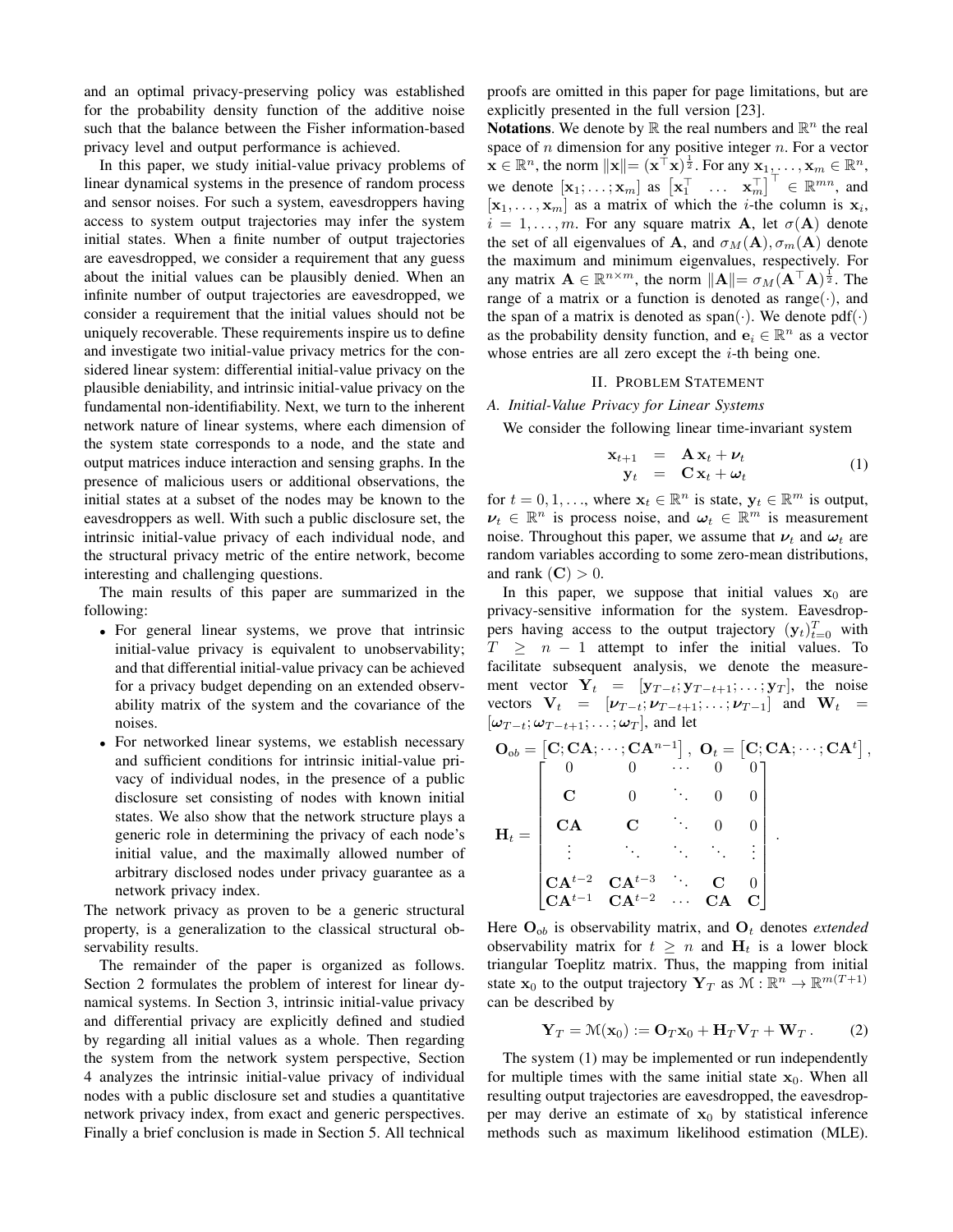The resulting estimate accuracy may converge to zero as the number of eavesdropped output trajectories converges to infinity, leading to initial-value privacy risks. In view of this, we consider a requirement that

(R1) the initial values should not be uniquely recoverable by an eavesdropper having an infinite number of output trajectories.

To address the requirement (R1), we define intrinsic initialvalue privacy as below.

*Definition 1:* The system (1) preserves *intrinsic initialvalue privacy* if the initial state  $x_0$  is statistically nonidentifiable from observing  $(\mathbf{y}_t)_{t=0}^T$ , i.e., for any  $\mathbf{x}_0 \in \mathbb{R}^n$ , there exists a  $\mathbf{x}'_0 \neq \mathbf{x}_0 \in \mathbb{R}^n$  such that

$$
pdf(\mathbf{Y}_T|\mathbf{x}_0) = pdf(\mathbf{Y}_T|\mathbf{x}'_0) .
$$
 (3)

In Definition 1, equality (3) indicates that there exist other values  $x'_0$ , yielding the same output trajectory distribution as that of the initial value  $x_0$ . This in turn guarantees that the system preserving the intrinsic initial-value privacy satisfies the requirement (R1).

*Remark 1:* The intrinsic initial-value privacy guarantees the initial state  $x_0$  indistinguishable from the  $x'_0$  satisfying (3), which is related to the notion of undetectable attacks in the secure control literature, e.g. [24], where the attacker tries to inject signals that are indistinguishable.

On the other hand, when a finite  $N$  output trajectories are eavesdropped, the eavesdroppers may infer the initial values under which there is a probability of generating these output trajectories. In view of this, we consider a requirement that

(R2) any inference about the true initial value from the eavesdroppers can be denied by supplying any value within a range to the inference with a similar probability of generating the eavesdropped  $N$  output trajectories.

This property is referred to as plausible deniability in the literature [25]. With this in mind, we denote the eavesdropped output trajectories as  $\mathbf{Y}_T^1, \ldots, \mathbf{Y}_T^N$ . The mapping from initial state  $x_0$  to  $Y_T^1, \ldots, Y_T^N$  is a concatenation of N mappings  $\mathcal{M}(\mathbf{x}_0)$ , i.e.,

$$
\begin{bmatrix} \mathbf{Y}_T^1 \\ \cdots \\ \mathbf{Y}_T^N \end{bmatrix} = \mathcal{M}^N(\mathbf{x}_0) := \begin{bmatrix} \mathcal{M}(\mathbf{x}_0) \\ \cdots \\ \mathcal{M}(\mathbf{x}_0) \end{bmatrix} .
$$
 (4)

We then define differential initial-value privacy as below [9], [10].

*Definition 2:* We define two initial values  $\mathbf{x}_0, \mathbf{x}_0 \in \mathbb{R}^n$ as d-adjacent if  $\|\mathbf{x}_0 - \mathbf{x}'_0\| \le d$ . The system (1) preserves  $(\epsilon, \delta)$ -differential privacy of initial values for some privacy budgets  $\epsilon > 0, 0.5 > \delta > 0$  under d-adjacency if for all  $R \subset \text{range}(\mathcal{M}^N)$ ,

$$
\mathbb{P}(\mathcal{M}^N(\mathbf{x}_0) \in R) \le e^{\epsilon} \cdot \mathbb{P}(\mathcal{M}^N(\mathbf{x}'_0) \in R) + \delta \qquad (5)
$$

holds for any two *d*-adjacent initial values  $\mathbf{x}_0, \mathbf{x}'_0 \in \mathbb{R}^n$ .

In Definition 2, inequality (5) indicates that the system can plausibly deny any guess from the eavesdroppers having  $N$  output trajectories, using any value from its  $d$ -adjacency. Namely, the system preserving the differential initial-value privacy satisfies the requirement (R2).

*Remark 2:* The requirement (R1) indeed can be understood from a perspective of denability. Namely,

 $(R1')$  [Deniability from non-identifiability] any inference  $\hat{\mathbf{x}}_0$  about the true initial value from the eavesdroppers having an infinite number of output trajectories, can be denied by supplying any other value  $x'_0$  satisfying

$$
pdf(\mathbf{Y}_T|\hat{\mathbf{x}}_0) = pdf(\mathbf{Y}_T|\mathbf{x}'_0).
$$
 (6)

Note that the derivation of such  $x'_0$  needs extra computation such that (6) is fulfilled and the resulting  $x'_0$  may be very close to or far away from the inference  $\hat{\mathbf{x}}_0$ . In contrast, the  $x'_0$  used to deny  $\hat{x}_0$  in (R2) is arbitrarily selected within a range to  $\hat{\mathbf{x}}_0$ . In view of this, the plausible deniability in (R2) provides the system with a more convenient denial mechanism. On the other hand, it can be seen that (6) indicates that (5) holds with  $(\epsilon, \delta) = (0, 0)$ , yielding that the eavesdroppers cannot distinguish between  $\hat{\mathbf{x}}_0$  and  $\mathbf{x}'_0$ with probability one. The above analysis thus demonstrates that intrinsic initial-value privacy and differential initial-value privacy are not inclusive mutually.

## III. INITIAL-VALUE PRIVACY OF GENERAL LINEAR **SYSTEMS**

In this section, both intrinsic and differential initial-value privacy of systems (1) are analyzed. We first present the following result on the equivalence of intrinsic initial-value privacy and unobservability.

*Proposition 1:* The system (1) preserves intrinsic initialvalue privacy *if and only if*  $(A, C)$  is not observable, i.e., rank  $(O_{ob}) < n$ .

*Remark 3:* Observability has been extensively studied in the fields of estimation [26] and feedback control [27]. In [16], for a linear control system the input observability is also explored to preserve differential privacy of control inputs and initial states. In Proposition 1, the intrinsic initial-value privacy and observability are bridged for linear systems (1).

Next, the differential privacy of initial values for (1) is studied. As in [15], we define  $\mathcal{Q}(w) := \frac{1}{\sqrt{2}}$  $\frac{1}{2\pi} \int_{w}^{\infty} e^{-\frac{v^2}{2}} dv,$ and  $\kappa(\epsilon, \delta) := \frac{2^{-1}(\delta) + \sqrt{(2^{-1}(\delta))^2 + 2\epsilon}}{2\epsilon}$  $rac{(2-(0))+2\epsilon}{2\epsilon}$ .

*Theorem 1:* Suppose that  $(\mathbf{V}_T; \mathbf{W}_T)$  are random variables according to  $(\mathbf{V}_T; \mathbf{W}_T) \backsim \mathcal{N}(0, \Sigma_T)$ . Then the dynamical system (1) preserves  $(\epsilon, \delta)$ -differential privacy of initial state under d-adjacency, with  $\epsilon > 0$  and  $0.5 > \delta > 0$ , if

$$
\sigma_m \left( \begin{bmatrix} \mathbf{H}_T & \mathbf{I}_{m(T+1)} \end{bmatrix} \Sigma_T \begin{bmatrix} \mathbf{H}_T & \mathbf{I}_{m(T+1)} \end{bmatrix}^\top \right) \geq d^2 N \|\mathbf{O}_T\|^2 \kappa(\epsilon, \delta)^2. \tag{7}
$$

*Remark 4:* In Theorem 1,  $v_t$ ,  $\omega_t$  are assumed to admit Gaussian distributions. This renders the mapping (4) to be a Gaussian mechanism [10], [15], resulting in the  $(\epsilon, \delta)$ differential privacy. One may wonder if assuming Laplacian noise  $v_t, \omega_t$  would lead to a stronger  $(\epsilon, 0)$ -differential privacy, as in [14]. However, we note that the resulting mapping (4) is not a Laplace mechanism, because there is no guarantee that  $H_T V_T + W_T$  is still Laplacian, even if  $v_t, \omega_t$  are Laplacian variables.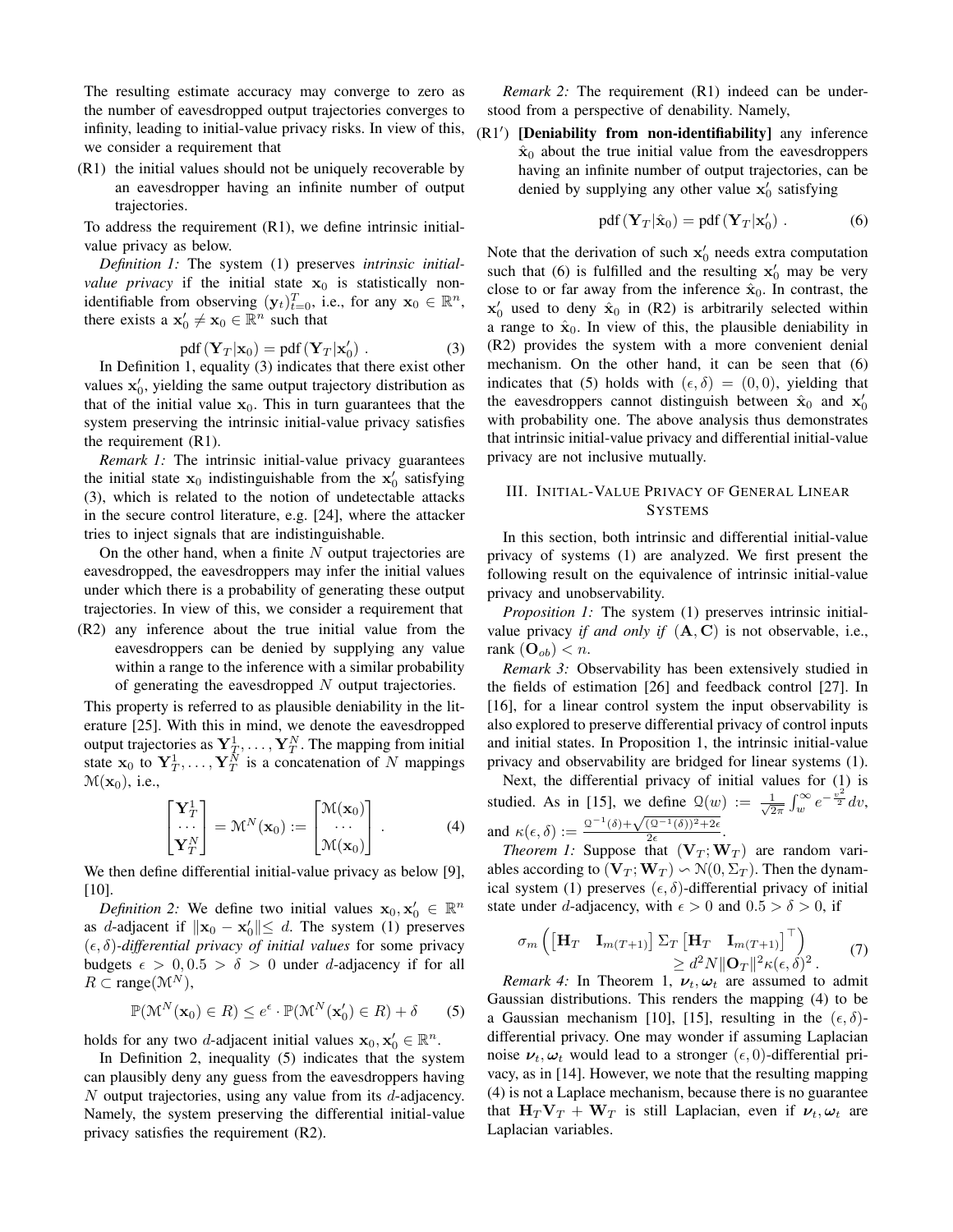*Remark 5:* Though only initial values of system (1) are treated as private information, we note that the results in Theorem 1 can be extended to the case that all states  $x_t$ are sensitive. For dynamical systems (1), the outputs  $y_k$  for all  $k \geq t$  in  $Y_T$  contain the information of  $x_t$ , rendering a mapping from  $x_t$  to  $Y_{T-t}$  as

$$
\mathbf{Y}_{T-t} = \mathcal{M}_t(\mathbf{x}_t) := \mathbf{O}_{T-t}\mathbf{x}_t + \mathbf{H}_{T-t}\mathbf{V}_{T-t} + \mathbf{W}_{T-t}.
$$

By combining all  $\mathcal{M}_t(\mathbf{x}_t)$ ,  $t = 0, 1, \dots, T$  together, one then can establish a mapping from the state trajectory  $(\mathbf{x}_t)_{t=0}^T$ to the output trajectory  $Y_T$ . For such a combined mapping, following the arguments in the proof of Theorem 1, one then can establish  $(\epsilon, \delta)$ -differential privacy of the state trajectory  $(\mathbf{x}_t)_{t=0}^T$  with some  $\epsilon > 0$  and  $0.5 > \delta > 0$ . In this way, our framework can be further applied to solve the problems in [15], [17], where the state trajectory is private information.

We note that given any covariance matrix  $\Sigma_T > 0$ , there always exist  $\epsilon > 0$  and  $0.5 > \delta > 0$ , depending on the norm of extended observability matrix  $O_T$  such that (7) is satisfied, yielding the  $(\epsilon, \delta)$ -differential initial-value privacy. Thus, the  $(\epsilon, \delta)$ -differential initial-value privacy and the intrinsic initial-value privacy are mutually independent, with the latter determined by the unobservability of systems (1), i.e., rank  $(O_{ob}) < n$  by Proposition 1. This will be further explained in the subsequent Example 1.

If the noise can be designed, then there always exists a sufficiently large covariance matrix  $\Sigma_T$  such that (7) holds for any privacy budgets  $\varepsilon > 0$ ,  $0.5 > \delta > 0$ . To have a better view of this, we consider a particular case that  $\nu_t$  and  $\omega_t$ are i.i.d. random variables. The following corollary can be easily derived by verifying the condition (7).

*Corollary 1:* Suppose  $\nu_t$  and  $\omega_t$ ,  $t = 0, 1, \dots, T$  are i.i.d. random variables according to  $\nu_t \sim \mathcal{N}(0, \sigma_v^2 \mathbf{I}_n)$  and  $\omega_t \sim$  $\mathcal{N}(0, \sigma_{\boldsymbol{\omega}}^2 \mathbf{I}_m)$ . Then for any  $\epsilon > 0$ ,  $0.5 > \delta > 0$ , and all  $\sigma_{\nu} \ge 0$  and  $\sigma_{\omega} \ge d\sqrt{N} \|\mathbf{O}_T\| \kappa(\epsilon, \delta)$ , the dynamical system (1) preserves  $(\epsilon, \delta)$ -differential privacy of initial state under d-adjacency.

*Remark 6:* Though in Corollary 1 arbitrary  $(\epsilon, \delta)$ differential privacy can be achieved by choosing a sufficiently large  $\sigma_{\omega}$ , this doesn't mean that the process noise  $\nu_t$  does not contribute to the differential privacy. In fact, simple calculations following the proof of Theorem 1 can lead to a less restrictive condition as

$$
\|\mathbf{O}_T^\top (\sigma_{\boldsymbol{\nu}}^2 \mathbf{H}_T \mathbf{H}_T^\top + \sigma_{\boldsymbol{\omega}}^2 \mathbf{I}_m)^{-1} \mathbf{O}_T \| \leq \frac{1}{d^2 N \kappa(\epsilon,\delta)^2} \,,
$$

from which it can be seen that  $\sigma_{\nu}$  also plays a role in achieving arbitrary differential privacy of initial values.

**Example 1.** Consider system (1) with  $A = \begin{bmatrix} 0 & 1 \\ 0 & 1 \end{bmatrix}$  $0 -1$  $\big]$ . Let  $T = 1$ , and  $\nu_t, \omega_t$  be i.i.d. random Gaussian noises with variances being  $\sigma_{\nu}^2 \mathbf{I}_2 > 0$  and  $\sigma_{\omega}^2 > 0$ , respectively. In the following, we will respectively consider two kinds of outputs.

(a) Let output  $y_t = C_1 x_t$  with  $C_1 = \begin{bmatrix} \frac{1}{\sqrt{2\pi}} & 0 \\ 0 & \frac{1}{\sqrt{2\pi}} & 0 \end{bmatrix}$  $\overline{2}$   $\frac{1}{\sqrt{2}}$  $\frac{1}{2}$ . We then obtain that  $(A, C_1)$  is not observable as rank  $(O_T)$  = 1. It is clear that the intrinsic initial-value privacy is preserved by Proposition 1. Regarding the differential privacy, one can find that  $\|\mathbf{O}_T\|= 1$  and the differential initial-value privacy is preserved with some privacy budgets  $(\varepsilon, \delta)$  by Theorem 1.

(b) Let output  $y_t = C_2 x_t$  with  $C_2 = \begin{bmatrix} 1 & 0 \end{bmatrix}$ . We then obtain that  $(A, C_2)$  is observable as rank  $(O_T) = 2$ . By Proposition 1 the intrinsic initial-value privacy is disclosed, while the system preserves the differential initial-value privacy with some privacy budgets  $(\varepsilon, \delta)$ by Theorem 1 as  $\|\mathbf{O}_T\|= 1$ .

Therefore, it can be seen that whether the system preserves the intrinsic initial-value privacy is independent of the differential initial-value privacy.

## IV. INTRINSIC INITIAL-VALUE PRIVACY OF NETWORKED LINEAR SYSTEMS

The system (1) can also be understood from a network system perspective, e.g., [28]. Let  $x_{i,t}$  be the *i*-th entry of  $x_t$ . If each  $x_{i,t}$  is viewed as the dynamical state of a node, the matrix A would indicate a graph of interactions among the nodes. If each entry of  $y_t$  is viewed as the measurement of a sensor, then the matrix C would indicate a graph of interactions between the nodes and the sensors.

In view of this, we consider a network consisting of  $n$ network nodes and  $m$  sensing nodes, leading to a network node set  $V = \{1, \ldots, n\}$  and a sensing node set  $V_S =$  ${s_1, \ldots, s_m}$ <sup>1</sup>, respectively. Define the interaction graph  $G = (V, E)$  with edge set  $E \subset V \times V$ , and the sensing graph  $G_S = (V, V_S, E_S)$  with edge set  $E_S \subset V \times V_S$ . Let  $\mathbf{A} = [a_{ij}] \in \mathbb{R}^{n \times n}$  and  $\mathbf{C} = [c_{ij}] \in \mathbb{R}^{m \times n}$ .

To this end, this section aims to study how topological effects affect the privacy analysis of the networked system (1) with  $(A, C)$  being a configuration complying with the graphs G, G<sub>S</sub>, i.e., if  $a_{ij} = 0$  for  $(j, i) \notin E$  and  $c_{ij} = 0$  for  $(j, s_i) \notin E_S$ .

## *A. Intrinsic privacy of individual initial values*

It is noted that in Definition 1 regarding intrinsic initialvalue privacy, the initial state vector  $x_0$  is considered as a whole, and we suppose that the eavesdroppers have no prior knowledge of any individual initial values. In the following, we present several definitions that refine the notion in Definition 1 to dynamical networked systems (1) by studying intrinsic privacy of individual initial values, i.e.,  $x_{i,0}$ , against eavesdroppers having knowledge of the whole sensor measurements (i.e.,  $y_t$ ) and initial values of some network nodes. For convenience, we term the set of nodes whose initial values are prior knowledge to eavesdroppers as a *public disclosure set*.

*Definition 3:* For any given configuration (A, C) complying with graphs G, G<sub>S</sub>, take  $i \in V$  and let P  $\subset V$ . The networked system (1) preserves *intrinsic initial-value privacy of node* i w.r.t. public disclosure set P if for any initial state  $\mathbf{x}_0 \in \mathbb{R}^n$ , there exists an  $\mathbf{x}'_0 = [x'_{1,0}; \dots; x'_{n,0}] \in \mathbb{R}^n$  such that  $x_{i,0} \neq x'_{i,0}, x_{j,0} = x'_{j,0}$  for all  $j \in P$ , and

$$
pdf(\mathbf{Y}_T|\mathbf{x}_0) = pdf(\mathbf{Y}_T|\mathbf{x}'_0) .
$$
 (8)

 $1$ To be distinguished with notations for nodes in the interaction graph G, we use  $s_i$  to denote the *i*-th sensing node whose measurement is  $y_i$ .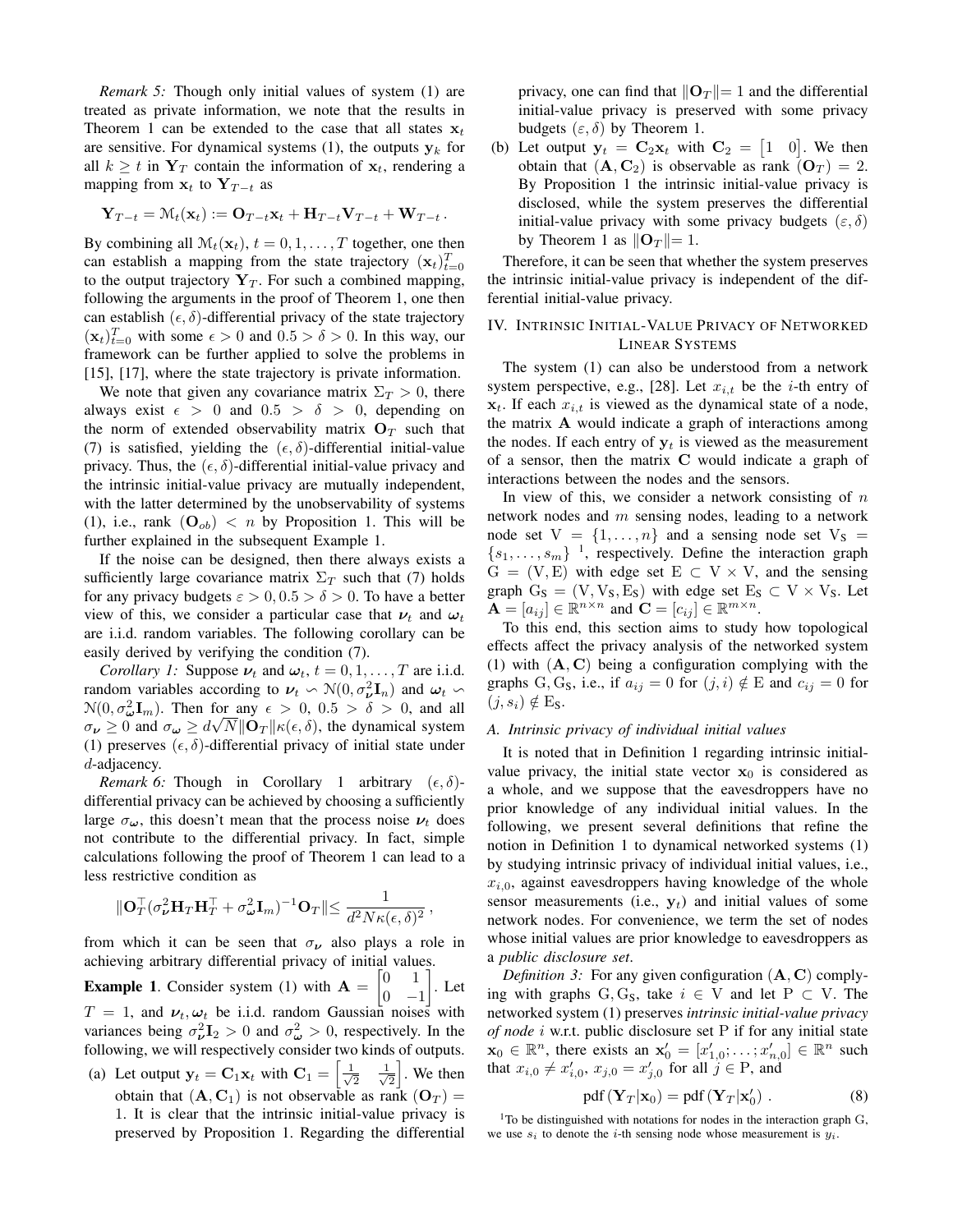*Remark 7:* The equality (8) indicates that even if the initial values of some nodes  $j \in P$  are public, the initial value  $x_{i,0}$  cannot be identified from trajectories of  $y_t$ , even with an infinite number of realizations of the dynamic networked system (1).

*Remark 8:* If the eavesdroppers have no prior knowledge of any node initial states, the above definition is also applicable with  $P = \emptyset$ . In this case, according to Proposition 1, the notion of intrinsic initial-value privacy of node  $i$  is related to state variable unobservability of state  $x_{i,t}$ , that is a dual notion of state variable uncontrollability in [29].

Let  $l = |P|$  and  $P = \{p_1, \ldots, p_l\} \subset V$ . Define  $P :=$  $\{\bar{p}_1, \ldots, \bar{p}_{n-l}\} = V\P$ . For convenience, we further let  $\mathbf{E}_{\mathrm{P}} = [\mathbf{e}_{p_1}, \dots, \mathbf{e}_{p_l}] \in \mathbb{R}^{n \times l}$  and  $\mathbf{E}_{\bar{\mathrm{P}}} = [\mathbf{e}_{\bar{p}_1}, \dots, \mathbf{e}_{\bar{p}_{n-l}}] \in$  $\mathbb{R}^{n \times (n-l)}$ , and  $\mathbf{K}_{j}^{ob}$  be the *j*-the column of matrix  $\mathbf{O}_{ob}$ .

*Theorem 2:* Let the dynamical networked system (1) be equipped with configuration  $(A, C)$  complying with graphs G, G<sub>S</sub>. Let  $i \in V$  and P  $\subset V$  with  $i \notin P$ . The following statements are equivalent.

- a). The networked system (1) preserves *intrinsic initialvalue privacy of node* i w.r.t. P.
- b). rank  $(\mathbf{O}_{ob} \mathbf{E}_{\bar{P}})$  = rank  $([\mathbf{K}_{i_1}^{ob}, \dots, \mathbf{K}_{i_{n-l-1}}^{ob}])$  with  $\{i_1,\ldots,i_{n-l-1}\}=V\backslash (P\cup\{i\}).$
- c). rank  $\begin{pmatrix} \mathbf{O}_{ob} \\ \mathbf{e}_i^{\top} \end{pmatrix}$  $\mathbf{E}_{\bar{\mathrm{P}}}$  = rank  $(\mathbf{O}_{ob} \mathbf{E}_{\bar{\mathrm{P}}}) + 1$ .

In Theorem 2, explicit rank conditions are proposed to determine whether the intrinsic initial-value privacy of individual nodes is preserved, with respect to any given public disclosure set P. On the other hand, for a networked system, one may naturally ask what is the maximum allowable disclosure such that there always exists at least one node whose initial-value privacy is preserved. To address this issue, the network privacy index is introduced below.

*Definition 4:* The networked system (1) achieves level-l network privacy, if for any public disclosure set  $P \subset V$  with  $|P|=$  l, there exists a node  $i \in V\backslash P$  whose intrinsic initialvalue privacy is preserved w.r.t. P. The network privacy index of (1), denoted as  $\mathbf{I}_{\text{rb}}$ , is defined as the maximal value of l such that level-*l* relative privacy is achieved.

*Proposition 2:* The network privacy index of networked system (1) is  $\mathbf{I}_{rp} = n - \text{rank}(\mathbf{O}_{ob}) - 1$ .

*Remark 9:* By Definition 4, the full initial value is not disclosed irrespective of which  $I_{rp}$  nodes are public. It is clear that a larger  $\mathbf{I}_{rp}$  means a stronger privacy-preservation ability of the networked system (1). According to Proposition 2, this further implies that a networked system possesses a better privacy-preservation ability, if the dimension of its unobservable subspace (i.e.,  $n - \text{rank}(\mathbf{O}_{ob})$ ) is higher.

**Example 2.** Consider a networked system (1) with  $(A, C)$ complying with the graphs  $G, G_S$  in Figure 1, in which each edge is assigned with the same weight 1.

Ir can be seen that rank  $(O_{ob}) = 6$ . According to Proposition 2, the network privacy index  $I_{rp} = 9$ rank  $(O_{ob}) - 1 = 2$ . Taking intrinsic privacy of individual initial values into consideration, simple calculations show that rank  $([\mathbf{O}_{ob}; \mathbf{e}_j^\top]) = 7$  for  $j = 1, 2, 4, 5, 7, 8$  and rank  $([\mathbf{O}_{ob}; \mathbf{e}_j^\top]) = 6$  for  $j = 3, 6, 9$ . This indicates that

the initial values of all nodes except nodes 3, 6, 9 are private in the sense of Definition 3 using Theorem 2 with the public disclosure set  $P = \emptyset$ .

Let the public disclosure set  $P = \{4, 8\}$ . It can be verified that rank  $(\mathbf{O}_{ob} \mathbf{E}_{\bar{\mathrm{P}}}) = 6$ , and rank  $\left( \begin{bmatrix} \mathbf{O}_{ob} \\ \mathbf{e}_{j}^{\top} \end{bmatrix} \right)$  $\Big| \mathbf{E}_{\bar{\mathrm{P}}} \Big) = 7$  for  $j = 1, 2$  and rank  $\begin{pmatrix} \mathbf{O}_{ob} \\ \mathbf{e}_j^{\top} \end{pmatrix}$  $\Big|\, \mathbf{E}_{\bar {\mathrm{P}}}\, \Big) \, =\, 6\, \text{ for }\, j\, =\, 3, 5, 6, 7, 9.$ Thus, the intrinsic initial-value privacy of only nodes 1, 2 is still preserved w.r.t.  $P = \{4, 8\}$ . In fact, for any P with two elements, it can be verified that there always exist network nodes whose intrinsic initial-value privacy is preserved. On the other hand, if  $P = \{1, 4, 8\}$ , one then can see that the intrinsic initial-value privacy of all nodes is disclosed. This in turn is consistent with the fact that the network privacy index  $I_{rp} = 2$ .



Fig. 1. Network topologies.

#### *B. Generic intrinsic initial-value privacy*

In the previous subsection, the intrinsic initial-value privacy of individual nodes w.r.t. the public disclosure set P of networked systems (1) is studied, and a network privacy index  $I_{rp}$  is proposed to quantify the privacy of networked system (1). In the following, we turn to study the effect of network structure  $(G, G<sub>S</sub>)$  to the intrinsic privacy and the network privacy index. To be precise, we demonstrate that these properties are indeed generic, i.e., are fulfilled for almost all edge weights under any network structure  $(G, G<sub>S</sub>)$ .

*Theorem 3:* Let  $P \subset V$  and  $i \in V$ . Then the intrinsic initial-value privacy of node  $i$  w.r.t. P is generically determined by the network topology. To be precise, exactly one of the following statements holds for any non-trivial network structure  $(G, G<sub>S</sub>)$ .

- (i) The intrinsic initial-value privacy of node  $i$  is preserved generically, i.e., for almost all configurations  $(A, C)$ complying with the network structure  $(G, G<sub>s</sub>)$ .
- (ii) The intrinsic initial-value privacy of node  $i$  is lost generically, i.e., for almost all configurations  $(A, C)$ complying with the network structure  $(G, G<sub>S</sub>)$ .

Theorem 3 demonstrates that given any network structure  $(G, G_S)$  and  $P \subset V$ , the intrinsic initial-value privacy of node  $i$  is either preserved or lost generically. We note that if there exists a configuration  $(A, C)$  complying with  $(G, G<sub>S</sub>)$  such that the intrinsic initial-value privacy of node  $i$  is preserved (or lost), there is no guarantee that such property is preserved (or lost) generically. This is different from other common generic properties like structural controllability [32], for